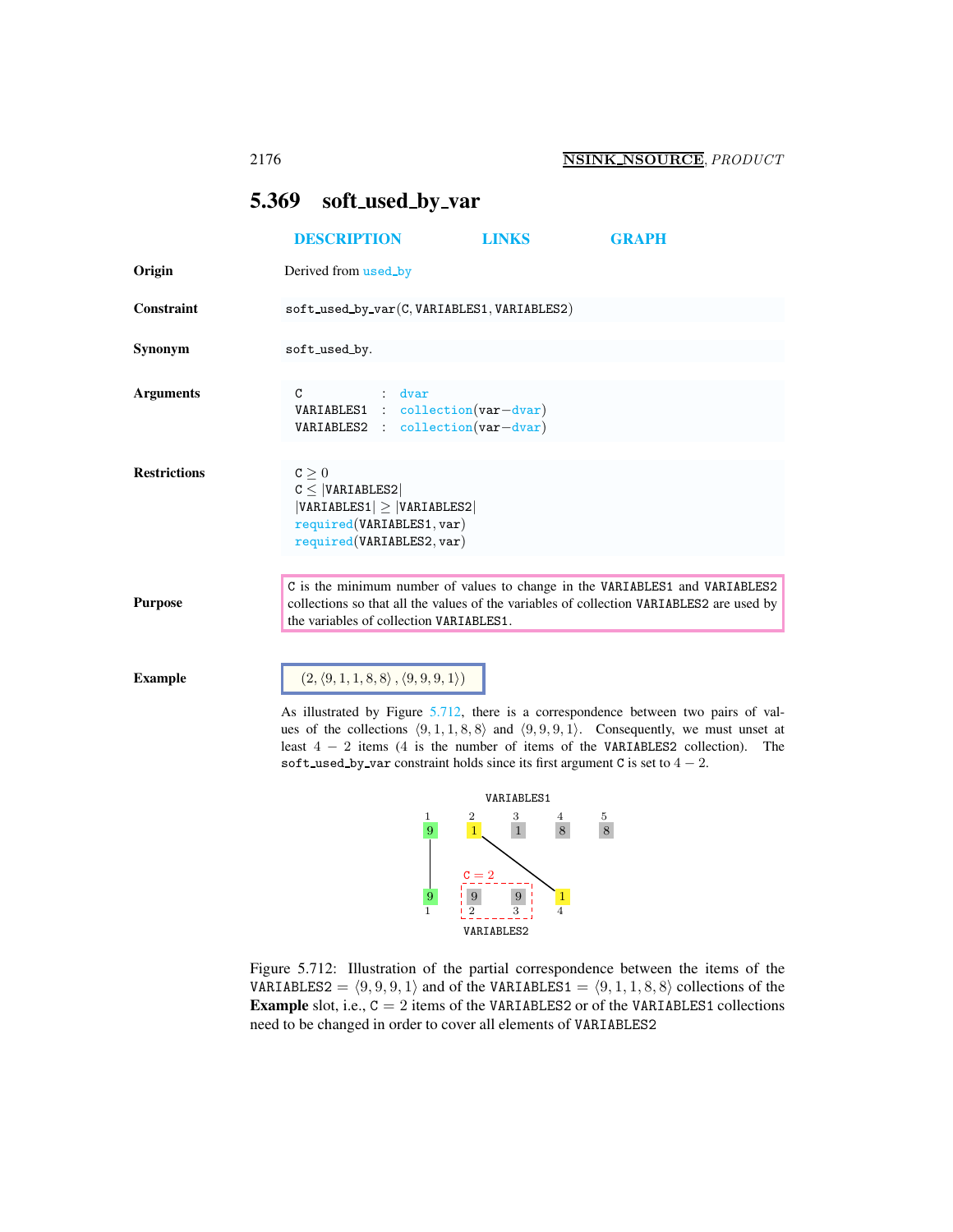## 20050507 2177

<span id="page-1-0"></span>

| <b>Typical</b>    | C > 0<br> VARIABLES1  > 1<br> VARIABLES2  > 1<br>range(VARIABLES1.var) > 1<br>range(VARIABLES2.var) > 1                                                                                                |  |  |
|-------------------|--------------------------------------------------------------------------------------------------------------------------------------------------------------------------------------------------------|--|--|
| <b>Symmetries</b> | • Items of VARIABLES1 are permutable.                                                                                                                                                                  |  |  |
|                   | • Items of VARIABLES2 are permutable.                                                                                                                                                                  |  |  |
|                   | • All occurrences of two distinct values in VARIABLES1.var or VARIABLES2.var<br>can be swapped; all occurrences of a value in VARIABLES1.var or<br>VARIABLES2. var can be renamed to any unused value. |  |  |
| <b>Usage</b>      | A soft used by constraint.                                                                                                                                                                             |  |  |
| <b>Algorithm</b>  | A filtering algorithm achieving arc-consistency is described in $[129, 130]$ .                                                                                                                         |  |  |
| See also          | hard version: used_by.                                                                                                                                                                                 |  |  |
|                   | implied by: soft_same_var.                                                                                                                                                                             |  |  |
| <b>Keywords</b>   | <b>constraint arguments:</b> constraint between two collections of variables.                                                                                                                          |  |  |
|                   | <b>constraint type:</b> soft constraint, relaxation, variable-based violation measure.                                                                                                                 |  |  |
|                   | <b>filtering:</b> bipartite matching.                                                                                                                                                                  |  |  |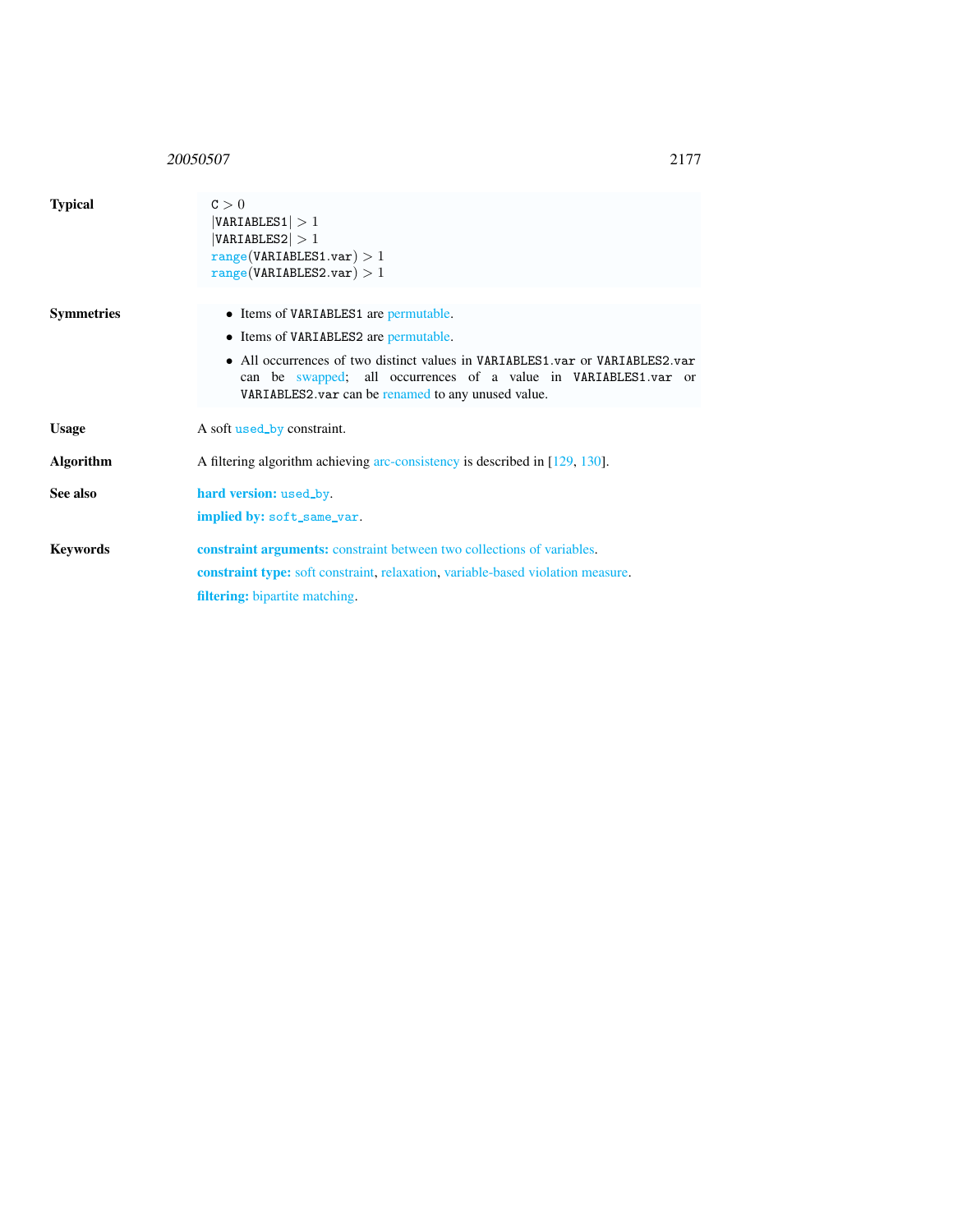<span id="page-2-0"></span>

| Arc input(s)        | VARIABLES1 VARIABLES2                                    |
|---------------------|----------------------------------------------------------|
| Arc generator       | $PRODUCT \rightarrow collection(variables1, variables2)$ |
| Arc arity           | 2                                                        |
| Arc constraint(s)   | $variable$ s1.var = variables2.var                       |
| Graph property(ies) | $NSINK_NSOURCE =  VARIABLES2  - C$                       |
|                     |                                                          |

Graph model Parts (A) and (B) of Figure [5.713](#page-2-1) respectively show the initial and final graph associated with the Example slot. Since we use the NSINK NSOURCE graph property, the source and sink vertices of the final graph are stressed with a double circle. The soft used by var constraint holds since the cost 2 corresponds to the difference between the number of variables of VARIABLES2 and the sum over the different connected components of the minimum number of sources and sinks.



<span id="page-2-1"></span>Figure 5.713: Initial and final graph of the soft used by var constraint